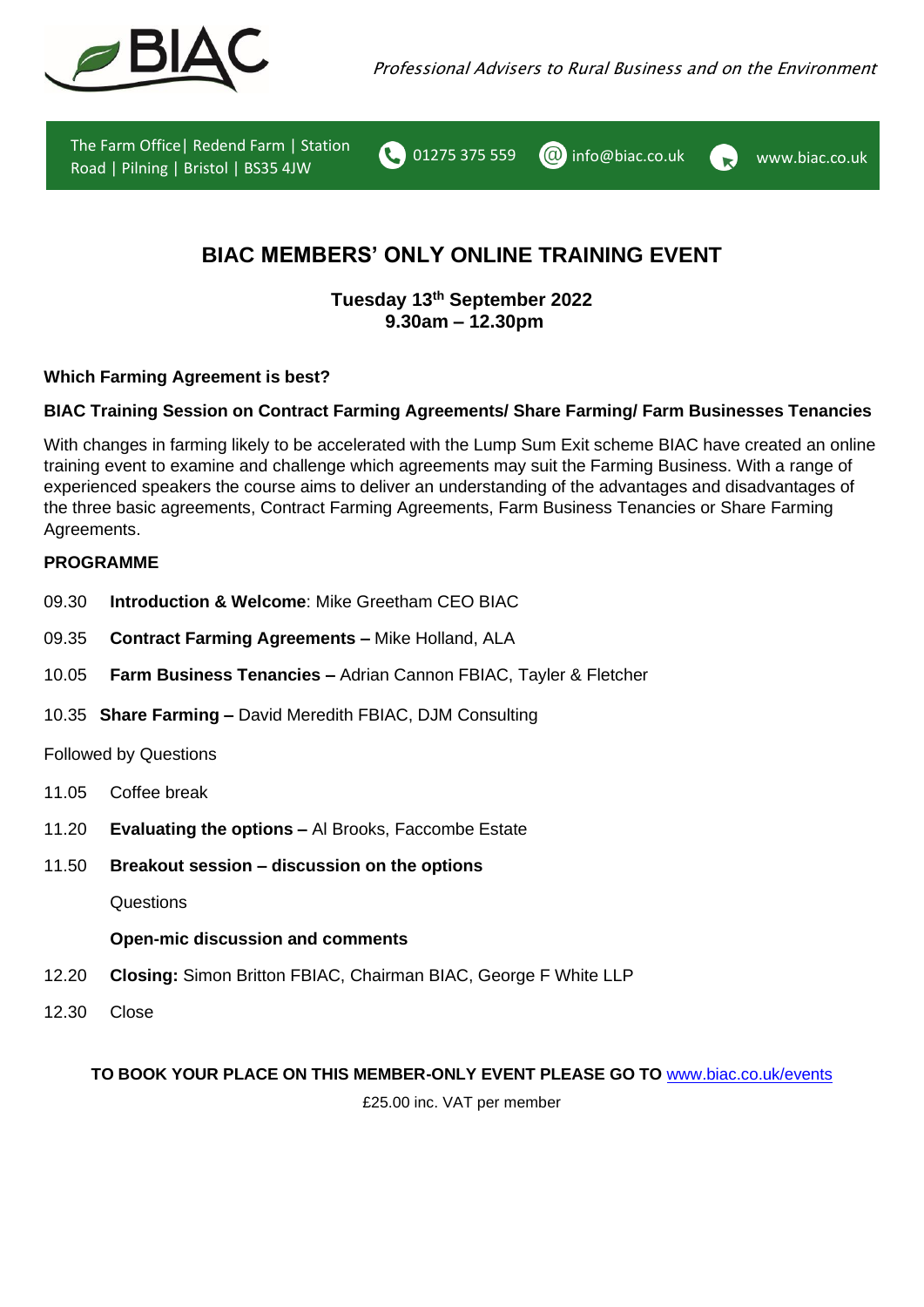

01275 375 559  $\omega$  info $\omega$ biac.co.uk www.biac.co.uk

**ABOUT OUR SPEAKERS**

MIKE GREETHAM FBIAC, CEO BIAC



Mike is a farmer's son from Lincolnshire who graduated at Nottingham University with a BSc (Hons) in Agricultural Sciences.

In 1975 he took up a post with full responsibility for the management of an arable and beef farm business of a well-known Nottinghamshire Farmer before joining Andersons in 1979 based at Melton Mowbray as an agriculture business consultant. He then transferred to the Bury St Edmunds office where he began to specialise in complex business problem solving work. He quickly established a national reputation in the fields of specialist feasibility study, complex farm structures, contract and share farming, litigation, managed recovery and insolvency practices. In 1984 Mike became an Equity Partner and returned to head office to set up a new department. Mike headed up Andersons Professional Services providing services for the financial institutions, accountants and the legal profession.

Mike has established a formidable reputation for achieving successful outcome for clients' in many areas and works closely with the legal, accounting and surveying professions.

In April 2014 Mike retired from Andersons to set up Expert Agriculture Ltd.

He was appointed Chief Executive of the British Institute of Agricultural Consultants in May, 2014. As part of this role he sits on high level committees within the Rural Payments Agency and attends the Bank of England high level quarterly meetings

### MIKE HOLLAND, ALA

Mike is a Chartered Surveyor and the Secretary and Adviser at the Agricultural Law Association. In addition to his role with the ALA, Mike continues to operate his own small private practice advising farming clients, predominately located in the South East, on strategic land and property matters, valuation, estate planning, CPO, development and general farming-related matters.



### ADRIAN CANNON FBIAC, TAYLER & FLETCHER



Adrian Cannon, Partner at Tayler & Fletcher Ltd heads up the Rural department at the Bourton-on-the-Water office in the North Cotswolds. Undertaking typical rural consultancy and land agent duties he is involved with land sales, valuations, business management & consultancy, BPS and agrienvironmental schemes, landlord & tenant matters and compensation work

He is a Fellow of RICS and qualified Valuer, Fellow of the Central Association of Valuers, Fellow and current Treasurer of the British Institute of Agricultural Consultants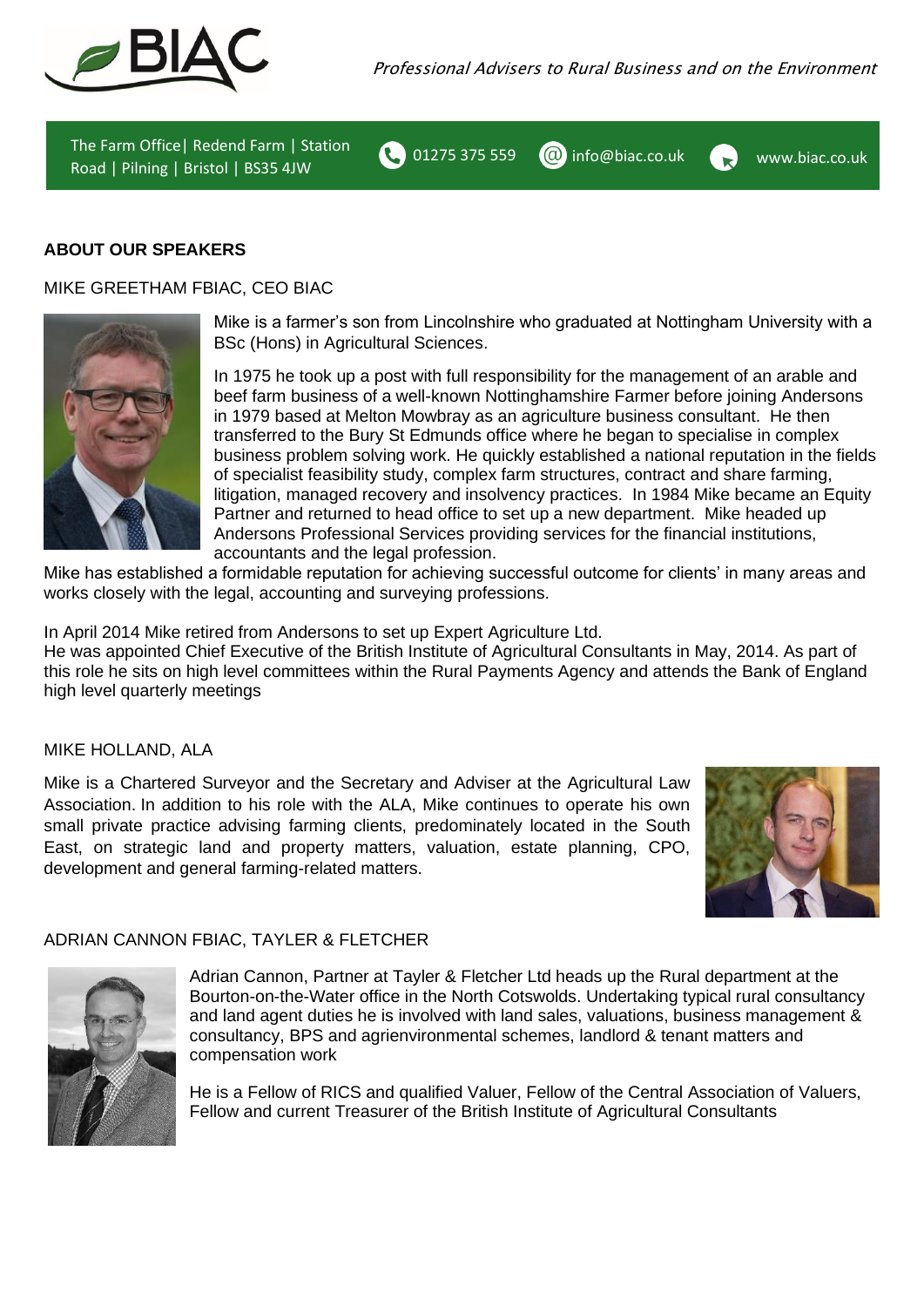



# DAVID MEREDITH FBIAC, DJM CONSULTING



David Meredith is the Principal Rural Business Consultant at DJM Consulting, a consultancy firm that he started in 2004, which has since expanded and gone from strength to strength. With over 30 years of working for farmers, David is able to draw on his wealth of experience and expertise to the benefit of his clients and tribunals. His enthusiasm for all things rural coupled with his gentle approach, grit and determination to succeed for his clients on every task has proved invaluable.

The broad range of work in which David is involved includes:

- Strategic consultancy, mentoring, running participative training courses for farmers and agricultural professionals
- Estate reviews, financial appraisals, business plans, joint ventures
- Valuations; from stock taking to taxation
- Grants for rural businesses
- Expert witness work

Son of an upland beef and sheep farmer in mid-Wales, a graduate of the University of Wales, Bangor – Agriculture with Agricultural Economics. David has worked with ADAS in Lincolnshire/Leicestershire and was Director and Head of Farm Business for land agents in Northamptonshire before setting up DJMC. Former chairman of BIAC, initiated a national buying group, sits on various DEFRA stakeholder groups, TFA Regional Committee member, Mentor for Princes Countryside Fund, founder member and Director of the Natural Capital Consortium Limited (NCC Ltd) with a focus on monetising natural capital for farmers. Owning and managing his own 750 acre mixed family farming business in Shropshire, David has a very clear and practical understanding of many farming issues – turning advice into reality!

# AL BROOKS, FACCOMBE ESTATE

Al Brooks started his farm management career as Assistant Manager on the Temple Estate in Wiltshire before moving back to his home county of Warwickshire to manage a 2500 acre holding centred around the villages of Harbury and Chesterton. After a stint managing the farms on the Waddesdon Estate in Buckinghamshire, Al is now Managing Director of Faccombe Estates Ltd that is located in north Hampshire. He is managing the activities on 5,700 acres of which 4,250 acres are owned with the balance comprising of various arrangements., Al is responsible for various



other interests other than agriculture which range from a large commercial shoot, residential property, wood pellet manufacturing through to a pub. He was one of the original Professional members of the Institute of Agricultural management and is a Fellow of the Royal Agricultural Societies. He has recently retired as a Trustee of the Addington Fund and was also Farmers Weekly Farm Manager of the year in 2010. In recent years he was Chairman of the Oxford Farming Conference and was the first of Crop Production Magazine's Climate Change Champions in 2020.